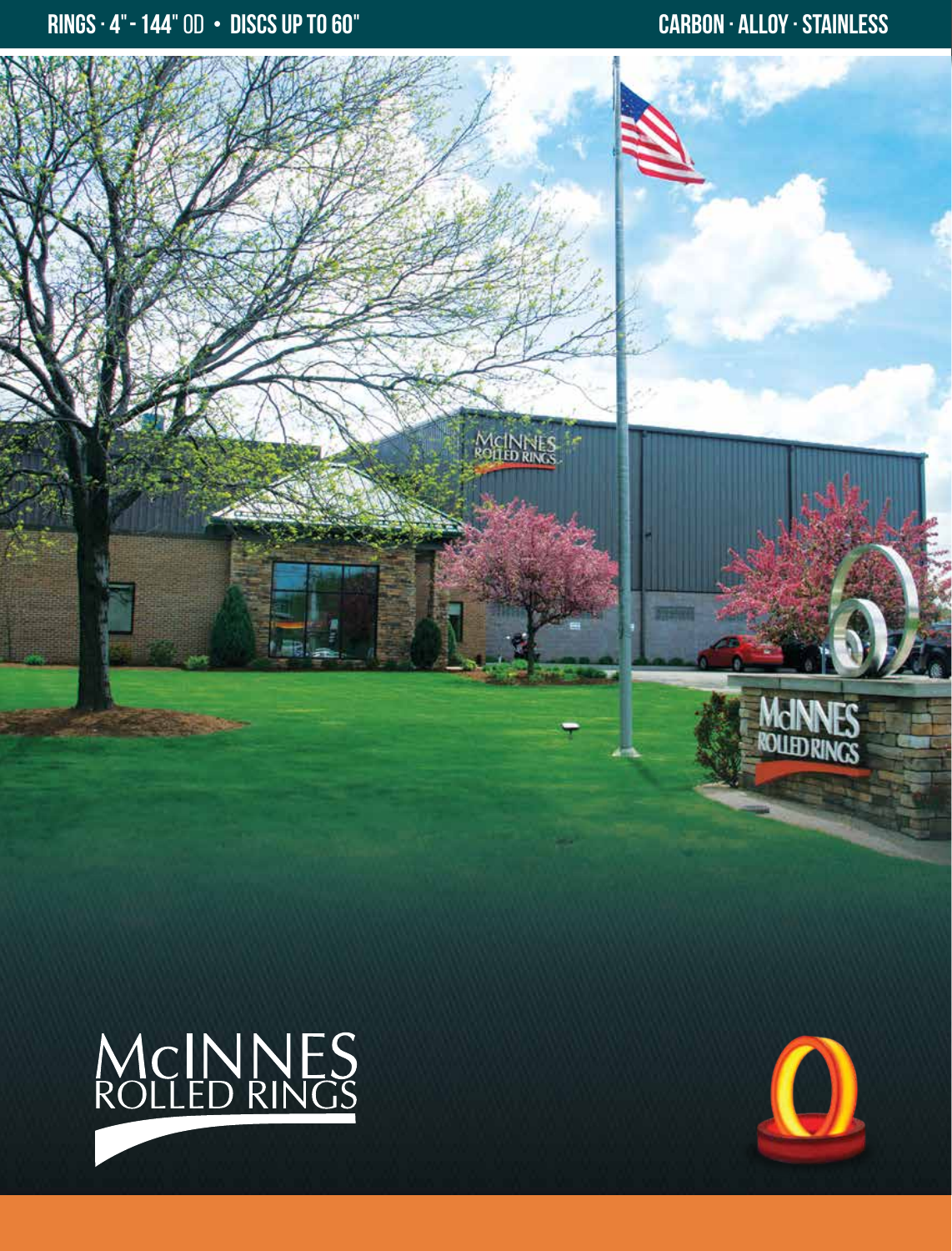## FAST, seamless, precise

ISO 9001: AS9100 Certified

## MCINNES

As the industry leader in fast delivery, we specialize in seamless rolled rings from 4″ – 144″ diameters and forged discs up to 60″ in a variety of carbon, alloy and stainless steels.

Our ISO 9001 and AS9100 certified plant in Erie, Pennsylvania features the most advanced technology available to forge world-class seamless rings.





## MCINNES SPEED

By combining the latest in ring rolling technology with experienced people, we offer the best value in our industry for steel rolled rings.

Our seamless ring rolling process produces a forged steel ring to tight tolerances, which provides for minimum material allowance and very little waste. What's more, we offer superior integrity for demanding engineering applications and provide an efficient alternative to fabricating rings from steel plate.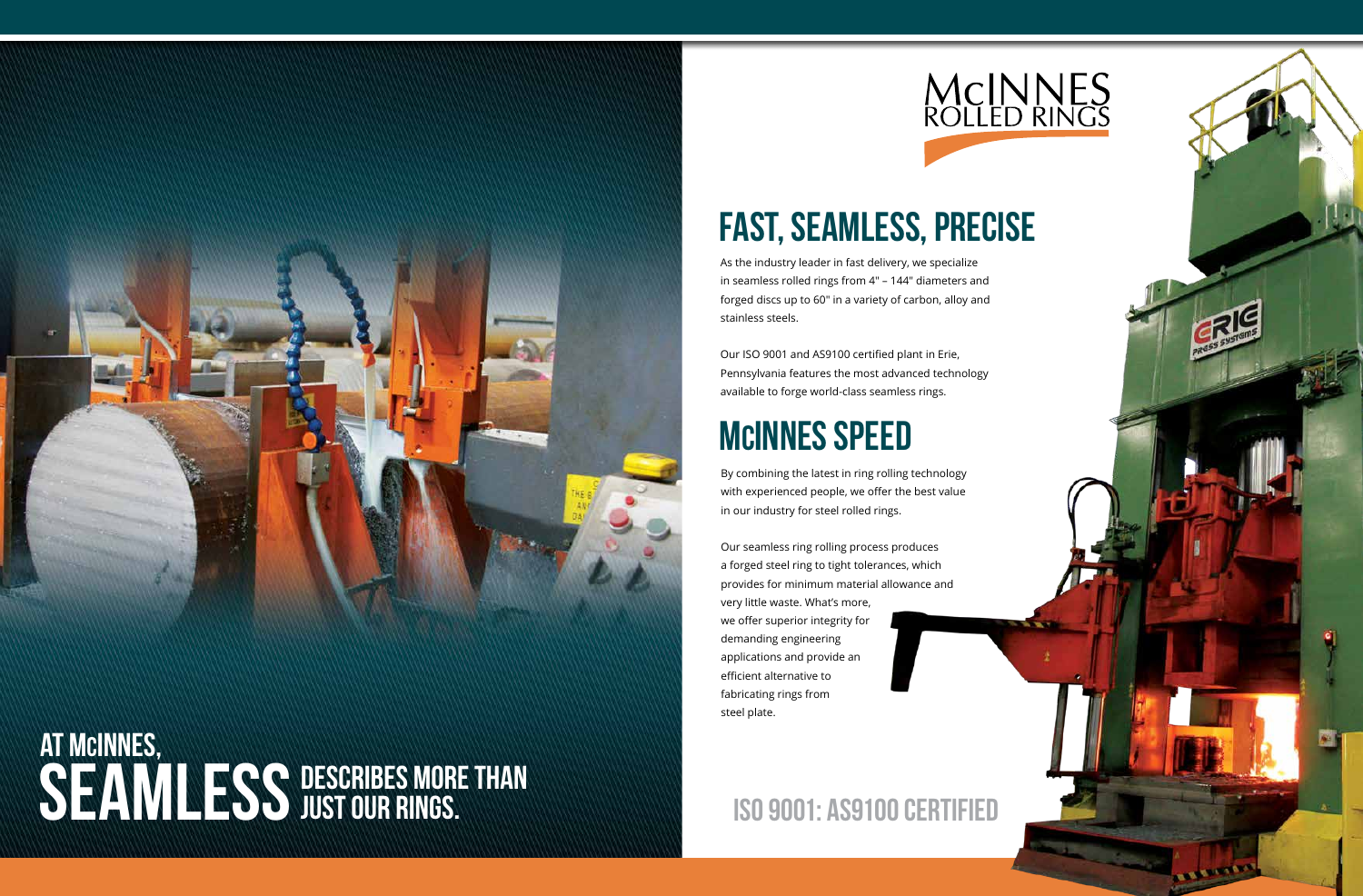## **IN-HOUSE** HEAT TREATING

Heat treating is the final stage of the seamless rolled ring process. McInnes offers complete annealing, normalizing, quenching and tempering treatments to meet a desired combination of hardness and strength.

Rings are quenched in polymer or water to improve mechanical properties. Rings are removed from the furnace and quenched within seconds.

At the heart of the operation are our Wagner RAW 63/63 and RAW 160/160 radial-axial rolling mills. Equipped with state-of-the-art computer-aided rolling systems, our rings are produced to your exact specifications with the most precise repeatability.

## **FORGED DISCS**

Rings with crisp, precise edges are hallmarks of the McInnes process.

Our efficient process makes ordering rings quick and simple—from quote to delivery.



## ROLLING RINGS

Our forged discs are manufactured with the same precise and accurate tolerences as our rings. Our advanced equipment can produce discs up to 60" diameter and 12" in maximum height.

# THE MCINNES<br>PROCESS

Steel "blanks" are cut to size and loaded into one of a series of pre-heat furnaces. Once up to temperature, the blanks are delivered to our 1,200 ton or 3,500 ton hydraulic preform press where they are upset and pierced. The preform is then ready to be rolled on the ring mill.

<u>i se</u>

ERIC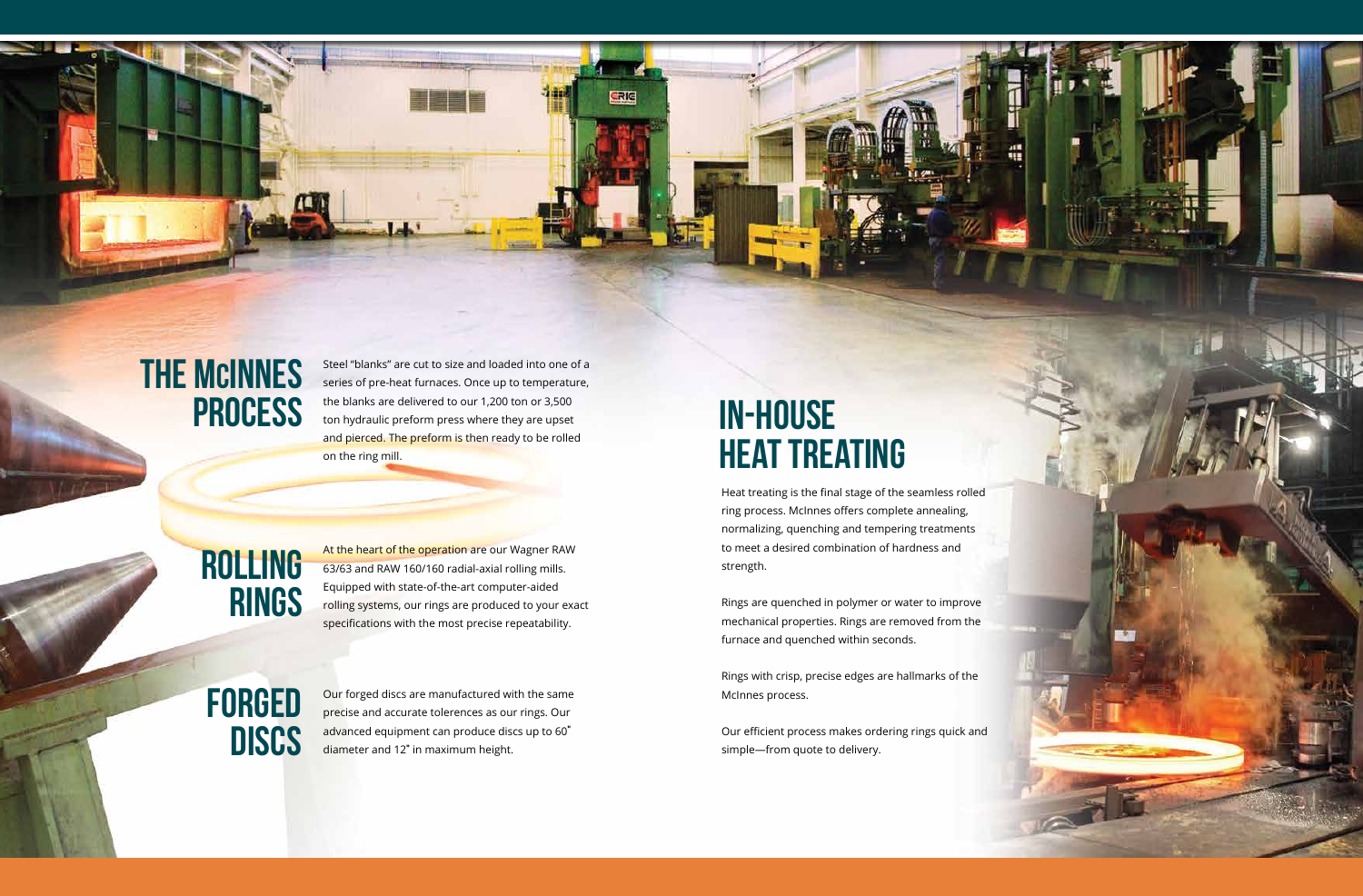McInnes' state-of-the-art rolling system is capable of rolling rings from 4" to 144" and discs up to 60" diameter



#### Size Range:

Destructive and nondestructive

#### Testing:

Available

#### MACHINING:

#### Laboratory Facilities:

## **SPECIFICATIONS** AND MATERIALS

Available



50-9,000 pounds (23-4,082 kg)

#### Weight Range:

Complete annealing, normalizing, quenching and tempering facilities

### Heat Treatment:



| <b>CARBON</b> |           |                       |
|---------------|-----------|-----------------------|
| 1010          | 1070      |                       |
| 1018          | 1552      |                       |
| 1020          | ASTM A105 |                       |
| 1022          |           | ASTM A181 CL70        |
| 1029          |           | ASTM A350 LF2         |
| 1030          |           | ASTM A350 LF6         |
| 1035          |           | ASTM A266 CL2         |
| 1040          |           | ASTM A266 CL4         |
| 1045          | ASTM A694 |                       |
| 1050          |           | HIGH YIELD - LOW C.E. |
|               |           |                       |
| <b>ALLOY</b>  |           |                       |
| 3310          |           | 8822H                 |

**HHELE** 

| <b>STAINLESS</b> |  |
|------------------|--|
| 300 SERIES       |  |
| 400 SERIES       |  |
| <b>DUPLEX</b>    |  |

| <b>PRECIPITATION HARDENING</b> |  |  |
|--------------------------------|--|--|
| 17-4 PH                        |  |  |
| 15-5 PH                        |  |  |
|                                |  |  |

#### **BEARING GRADES**

| 52100 GRADE 1 (ASTM A485) |  |
|---------------------------|--|
| 52100 GRADE 2 (ASTM A485) |  |
| 52100 (ASTM A295)         |  |
| M-50                      |  |
| 440C                      |  |

| 3311  | 9310                 |
|-------|----------------------|
| 3312  | <b>ASTM A182 F5</b>  |
| 4130  | <b>ASTM A182 F9</b>  |
| 4140  | <b>ASTM A182 F11</b> |
| 4145  | <b>ASTM A182 F22</b> |
| 4150  | $Cr-Mo-V$            |
| 4170  | NiCrMoV              |
| 4320  | $H-13$               |
| 4340  | $HY-100$             |
| 4820H | 600                  |
| HY-80 | 625                  |
| 8620H | 718                  |
| 8630  |                      |